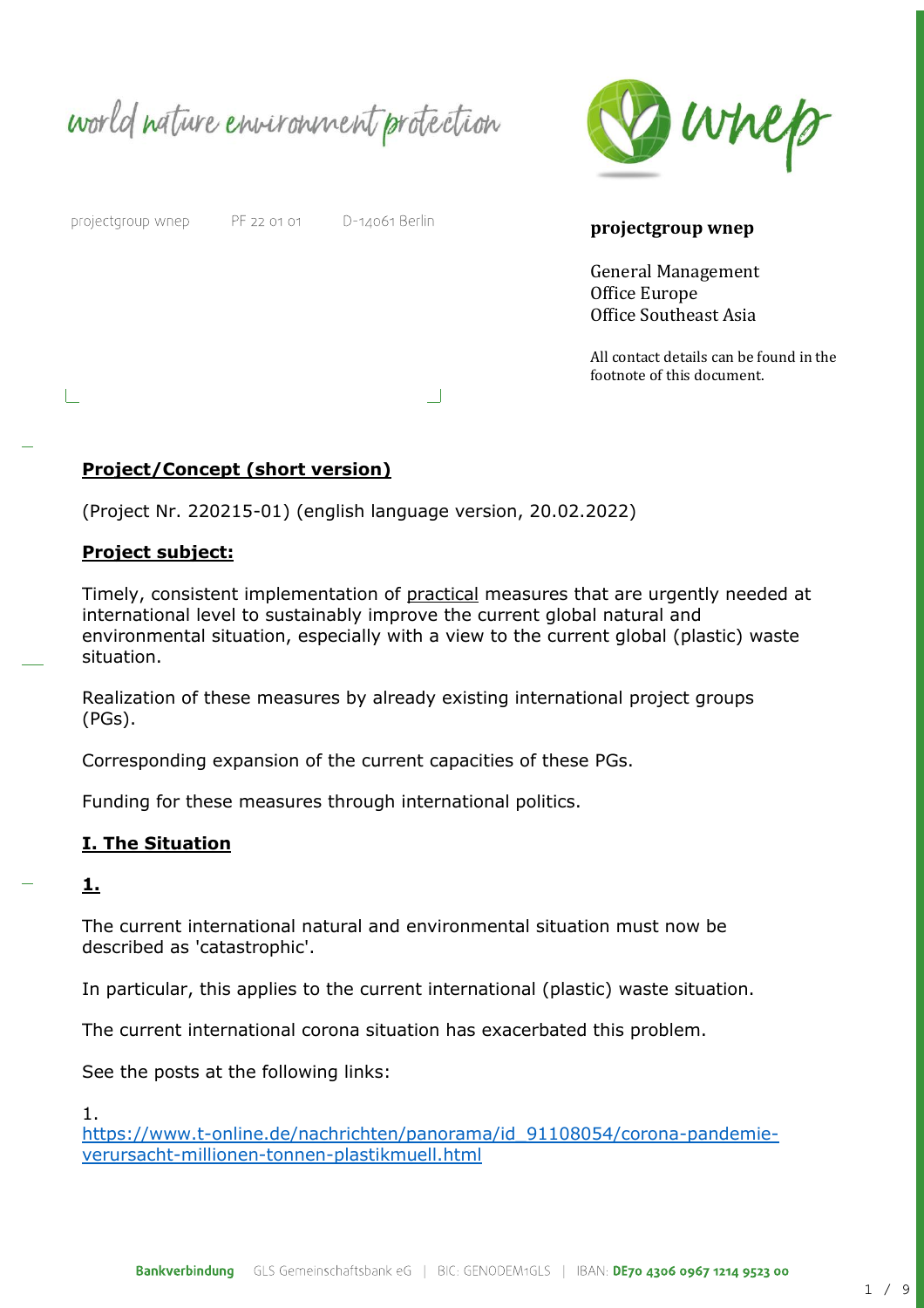2.

[https://www.cbsnews.com/news/ppe-plastics-waste-polluting-ocean-covid-19](https://www.cbsnews.com/news/ppe-plastics-waste-polluting-ocean-covid-19-pandemic/) [pandemic](https://www.cbsnews.com/news/ppe-plastics-waste-polluting-ocean-covid-19-pandemic/)

3.

[https://www.theguardian.com/environment/2021/nov/08/about-26000-tonnes-of](https://www.theguardian.com/environment/2021/nov/08/about-26000-tonnes-of-plastic-covid-waste-pollutes-worlds-oceans-study)[plastic-covid-waste-pollutes-worlds-oceans-study](https://www.theguardian.com/environment/2021/nov/08/about-26000-tonnes-of-plastic-covid-waste-pollutes-worlds-oceans-study)

This current international natural and environmental situation is currently already generating a significant risk potential for the life and health of the world population  $(!)$ .

In this regard, reference is made in particular to the relevant current study by Mr. Dr. David Boyd (UN).

See the posts at the following links:

1.

[https://www.reuters.com/business/environment/pollution-causing-more-deaths](https://www.reuters.com/business/environment/pollution-causing-more-deaths-than-covid-action-needed-says-un-expert-2022-02-15/)[than-covid-action-needed-says-un-expert-2022-02-15/](https://www.reuters.com/business/environment/pollution-causing-more-deaths-than-covid-action-needed-says-un-expert-2022-02-15/)

2.

[https://www.t-online.de/gesundheit/id\\_91670524/un-bericht](https://www.t-online.de/gesundheit/id_91670524/un-bericht-umweltverschmutzung-verursacht-mehr-tote-als-corona.html)[umweltverschmutzung-verursacht-mehr-tote-als-corona.html](https://www.t-online.de/gesundheit/id_91670524/un-bericht-umweltverschmutzung-verursacht-mehr-tote-als-corona.html)

# **2.**

International politics is responsible for eliminating or improving this current natural and environmental situation.

International politics is also aware of this responsibility. But it has not been able to change the current international nature and environmental situation (to the extent required).

The main reasons for this are:

a)

There is a lack of concepts as to how existing (theoretical) knowledge can be implemented practically and sustainably.

b)

There is a lack of personnel and logistical capacities that are required for the practical implementation of corresponding concepts.

# **3.**

The financial means that would be required for the realization of corresponding concepts are available from the political side (or could be made available).

Appropriate means are often used incorrectly.

So for example, millions EUR/USD/..... are spent on research, studies, analyses, etc. that deal with the current situation - and possibly with how this situation could be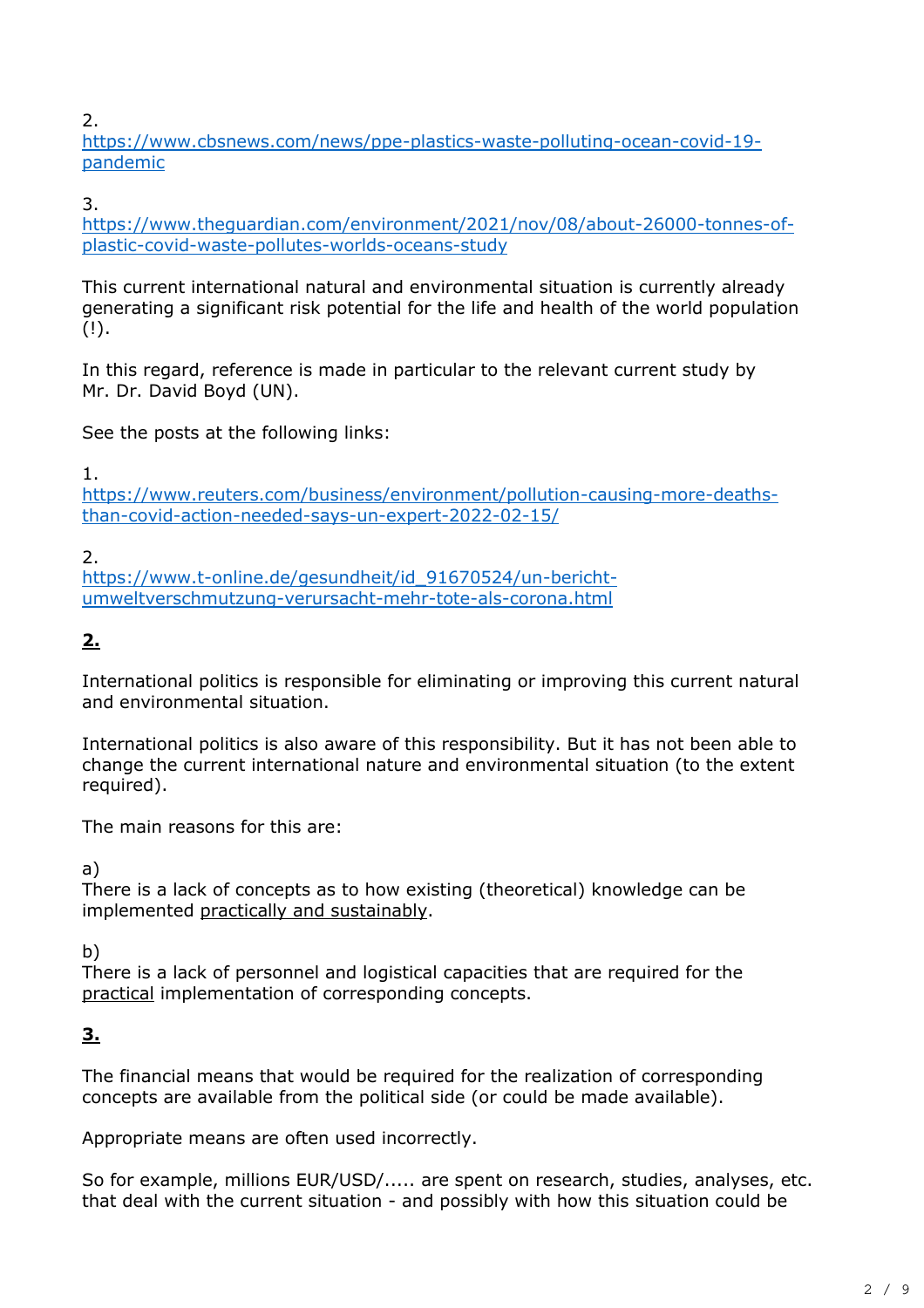changed - but then no (or only insufficient) practice measures are taken to put the knowledge.

It should also be noted that the current situation has already been adequately analysed, researched and evaluated - so that no further research work is currently required here.

On the other hand, there is an urgent need for a sustainable concept as to how the current catastrophic situation cited can be eliminated in a timely manner through practical measures or improved (in a first step) (!).

# **4.**

While on the one hand (on the political side) there is a lack of structures, logistics and capacities that could permanently change the current situation, but the necessary financial resources are available (or can be made available), is on the other hand the opposite is the case.

What is meant are the international project groups (PGs) that have existed worldwide for many years and carry out extensive practical work to improve the current global natural and environmental situation in the long term.

Several hundred thousand people are already organized in these PGs.

These PGs have the necessary prerequisites (specialist knowledge, logistics, structures, etc.) and the possibilities for their expansion - but they lack the financial means to be able to further expand their activities to the required extent.

There is a mismatch here that needs to be remedied.

This is exactly where this project concept comes in (see Section II).

# **II. The solution (first measures)**

# **1. Prerequisite**

There is a 'bridge to build' between

a)

of international politics, which is factually responsible and which can provide the necessary financial means - but which does not, or not sufficiently, succeed in the practical implementation of the necessary concepts

and

b)

the PGs cited under section I/4, with the aim of making financial resources available to the cited PGs participating in the concept, which will enable these PGs to expand their work to the required extent.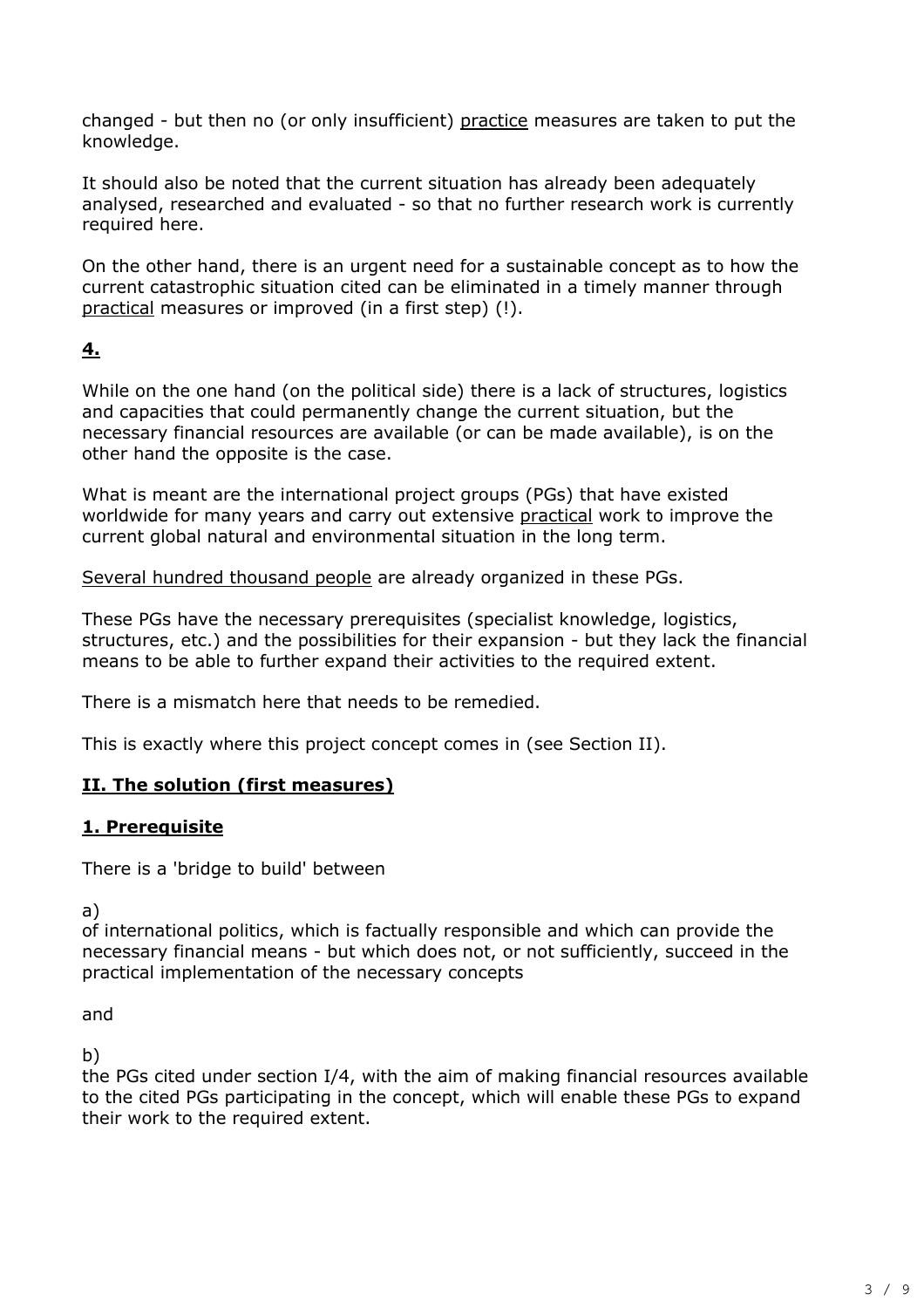# **2. Most important project content**

Changing the current situation can only be achieved through a sustainable combination of various practical measures.

Examples (most important aspects):

a)

Public relations/information work (raising public awareness of nature and environmental protection issues) (prevention)

b)

Comprehensive improvement of waste management (starting with collection, then transport, then processing)

c)

Comprehensive introduction of proven models (e.g. the 3V model: avoid waste, use waste, recycle waste)

d)

Realization of new or expansion of existing circular economy solutions for waste

e)

practical measures that serve to combat the waste that already exists in nature in a sustainable manner

See also section 3, (a-e).

# **3. Guidelines for the selection of PGs**

When selecting the appropriate PGs, the focus must be on project groups that have been dealing with the international (plastic) waste problem in a practical and efficient manner for several years, e.g. through

a)

Screening of (plastic) waste, with subsequent forwarding of the waste thus collected for its treatment/reuse,

b)

Cleaning of water-bodies and land-areas close to water-bodies from (plastic) waste, also with subsequent forwarding of the waste collected in this way for its processing/reuse,

c)

any collection of (plastic) waste that subsequently leads to its treatment/reuse, if possible in the form of a 'circular economy solution',

d)

Realization of concepts that serve to reduce the amount of (plastic) waste produced,

e)

Public relations work (information work for the population, sensitization to questions of nature and environmental protection with a view to the international waste problem).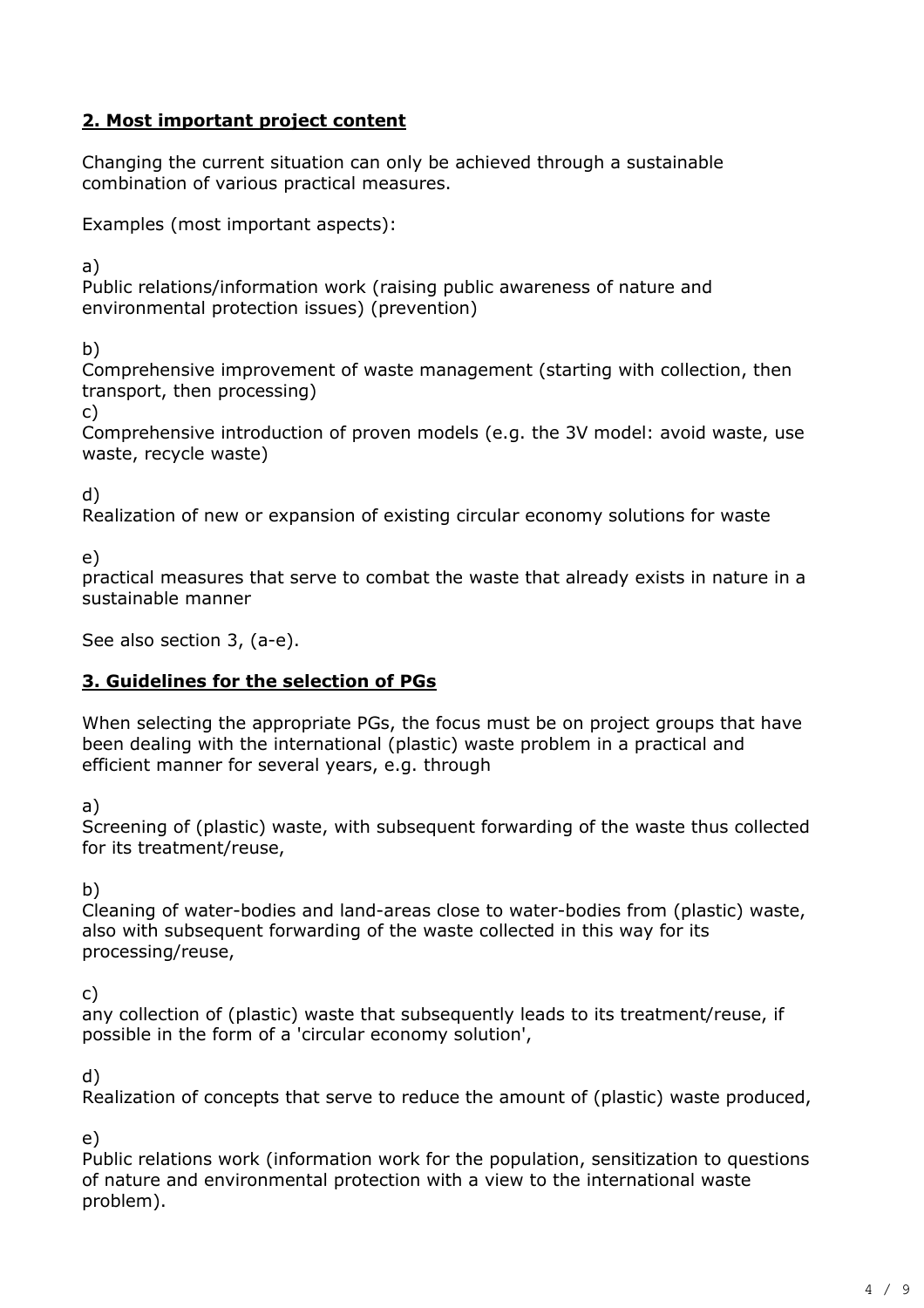# **4. Regional Allocation**

Regionally, the focus will initially be on project groups that are particularly active in Southeast Asia. This is intended to take account of the fact that it is known that around 60-80% of the current global plastic waste situation - especially in the oceans - has its cause in Southeast Asia.

### **5. Selection of concrete PGs**

In a first step (pilot project), e.g. the PGs listed in the attachment in question, which have already been contacted in this regard.

The project groups marked with an (\*) have already announced that they would participate in such a project.

#### **6. Project Term**

The project duration could initially be fixed for 1 year (pilot project).

At the relevant point in time, it is of course sensible to extend the project duration.

### **7. Project/concept logistics**

We offer that the entire planning/coordination/implementation of this concept/project is handled by our offices.

Jürgen Schäfer General Management PG WNEP

Please note the attachments (!).

### **Contact:**

Office Europe

mail: POB 220101 14061 Berlin, Germany phone: +49 30 36809909 (Mailbox) fax: +49 30 36809908 e-mail: [office@project-wnep.org](mailto:office@project-wnep.org) web: [www.project-wnep.org](http://www.project-wnep.org/)

#### Office Southeast Asia

mail: 185/182 Ananda Lake View, Don Jom Tao Road, Thep Kasattri, Thalang, Phuket, 83110, Thailand phone: +66 99 3235000 (Mailbox) fax: e-mail: [office@project-wnep.org](mailto:office@project-wnep.org) web: [www.project-wnep.org](http://www.project-wnep.org/)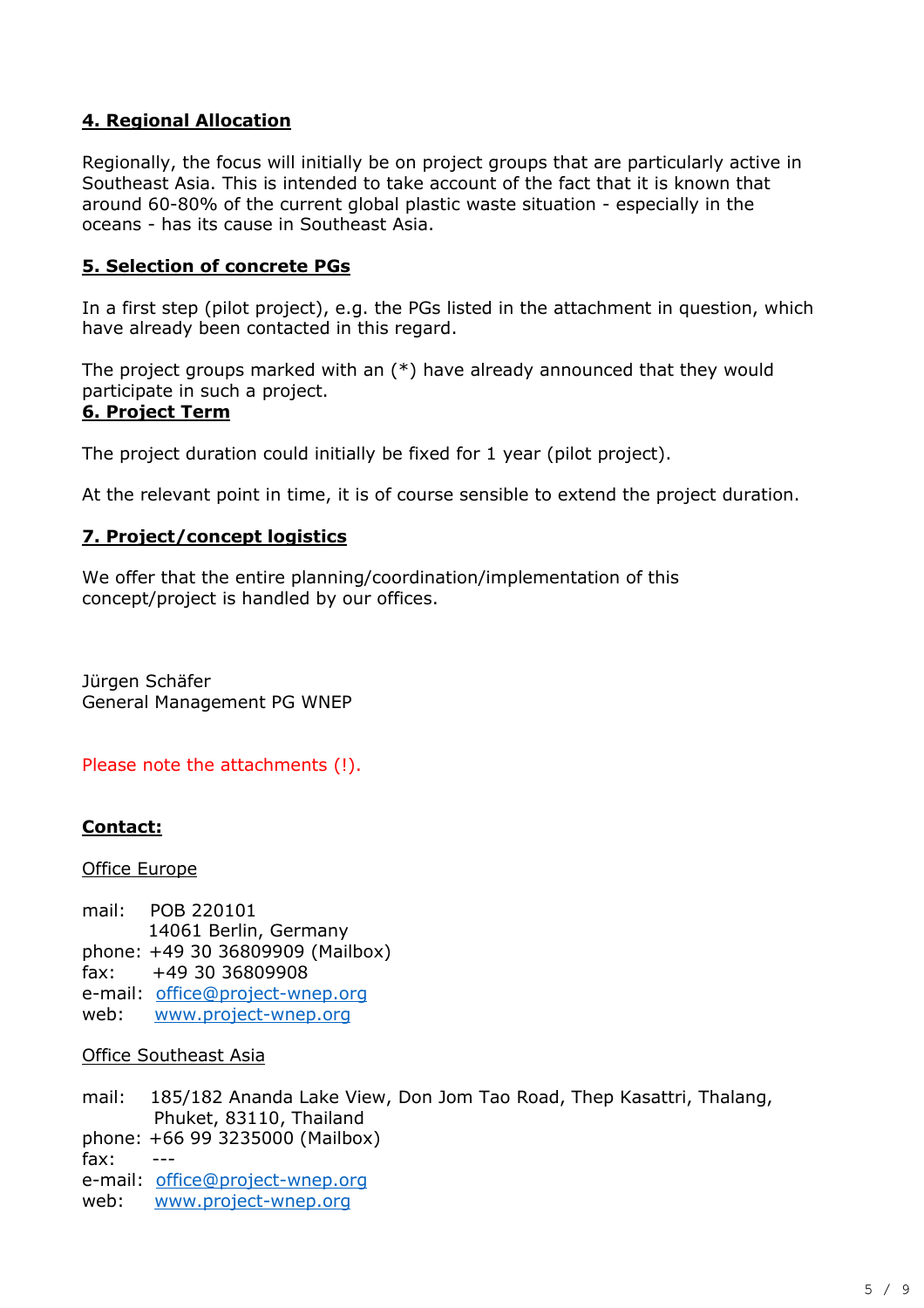Please, note:

PG WNEP is officially recognized as a non-profit organization. Registration number: 127/675/52652.

## Important notes:

1.

Due to the current international CORONA situation, it is currently not possible to visit our offices without making an appointment in advance. Please make appointments only by e-mail to the address [office@project-wnep.org.](mailto:office@project-wnep.org) Thank you for your understanding.

2.

If possible, please only use e-mail for all written communication with us. This saves time, money and paper. We and nature are grateful to you for that!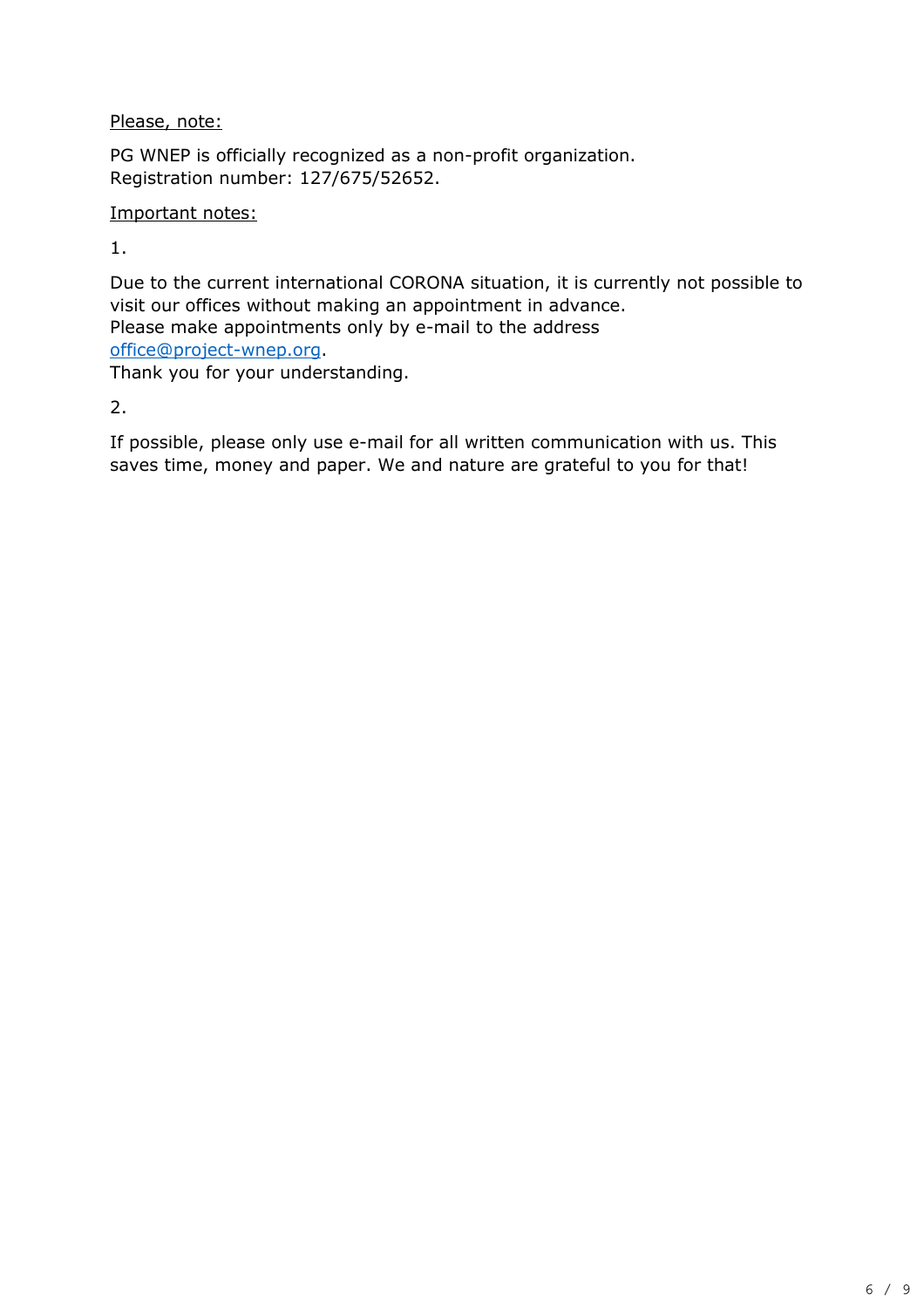# **Attachment**

List of those project groups that we think are currently suitable for such a concept (initially as part of a 1st step, as a pilot project):

- Trash Hero (\*)
- Do It by Heart (\*)
- Ocean Recovery Alliance (ORA)
- One Earth One Ocean (OEOO)
- The Ocean CleanUp
- Plastic fischer (\*)
- Glassic (\*)
- Protect Asia (PG WNEP) (\*)
- Thai Ocean Plastic Recycling
- Oceans for All Foundation (OFA)
- NGO BambooShoot

Notice:

Contact has already been made with the cited PGs. Confirmations have already been received from the PGs marked with an (\*).

Details on the content of the activities of those PGs who have already confirmed their participation as of today:

#### 1. Trash Hero

- deals among other things with the collection and other recording of Plastic waste, especially in and around water-bodies
- Goal: Processing of the plastic waste collected in this way, in particular for Circular Economy Solutions
- also deals with comprehensive information work for the Public/population on questions of nature and environmental protection
- European project group; Project management is based in Switzerland
- operates worldwide; meanwhile in 19 countries, at approx. 170 locations
- Focus of activity: Southeast Asia
- can look back on many years of successful work with a total of more than 360,000 (!!!) volunteers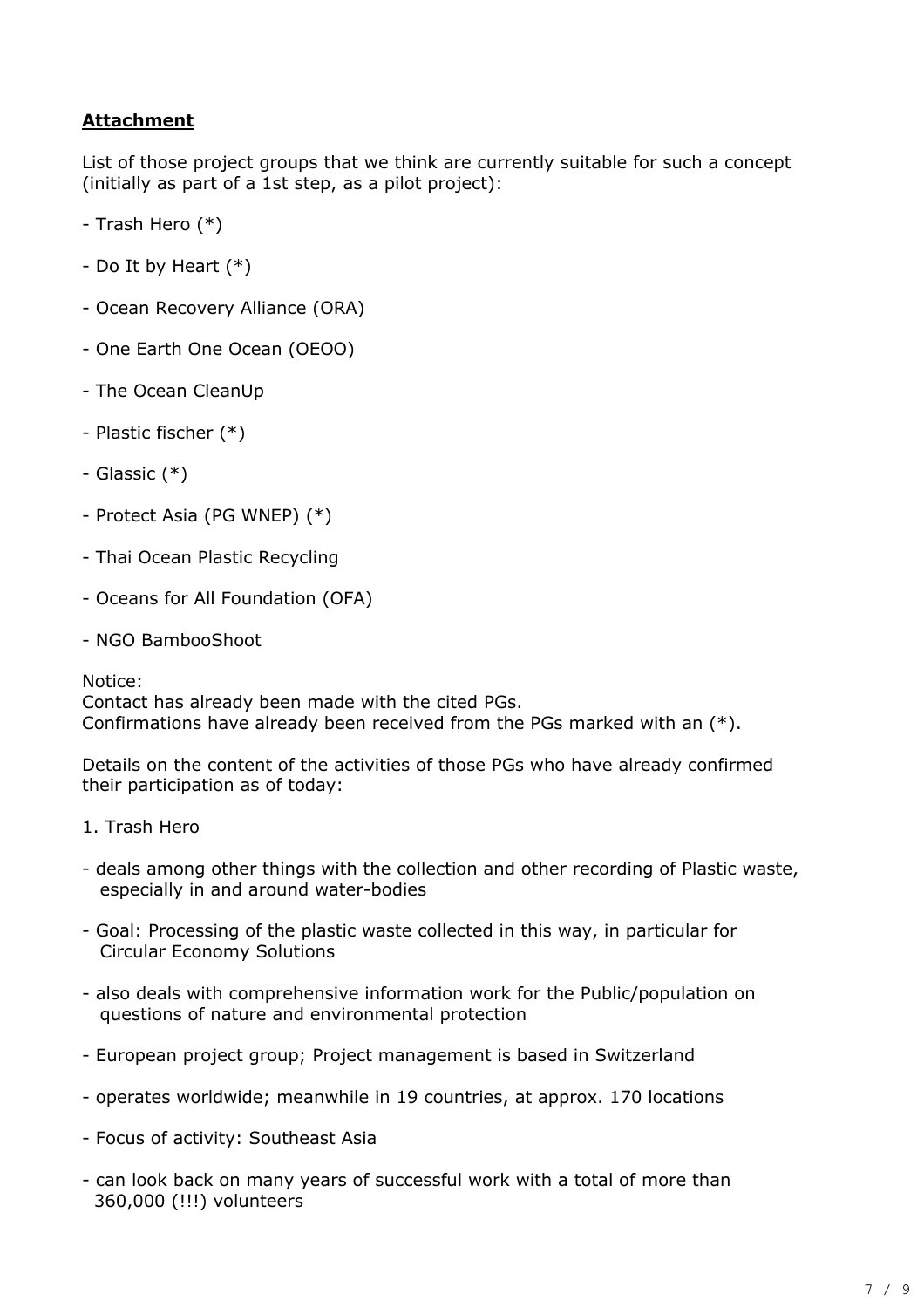- Further information in the document attached as a pdf file
- for more information see here: [https://trashhero.org](https://trashhero.org/)

#### 2. Do It by Heart

- deals among other things with the collection and other recording of Plastic waste, especially in and around water-bodies
- Goal: Processing of the plastic waste collected in this way, in particular for Circular Economy Solutions
- also deals with comprehensive information work for the Public/population on questions of nature and environmental protection
- European project group; Project management is based in Switzerland
- Focus of activity: Southeast Asia, Thailand, island regions of the Tarutao national park
- can look back on many years of successful work
- see more information here:<https://www.instagram.com/p/Bz7zL5GnmSX>
- 3. Plastic fischer
- deals among other things with the collection and other recording of Plastic waste, especially in and around water-bodies
- Goal: Processing of the plastic waste collected in this way, in particular for Circular Economy Solutions
- also deals with comprehensive information work for the Public/population on questions of nature and environmental protection
- European project group; Project management is based in Germany
- Focus of activity: Southeast Asia, especially in Indonesia
- For more information see here: [https://plasticfischer.com](https://plasticfischer.com/)
- 4. Glassic
- deals among other things with concepts for the sustainable reduction of plastic waste and to conserve natural resources; Creation of a deposit system for water bottles; Filling the bottles with spring water
- also deals with comprehensive information work for the Public/population on questions of nature and environmental protection
- European project group; Project management is based in Germany
- Focus of activity: Southeast Asia, starting in Thailand